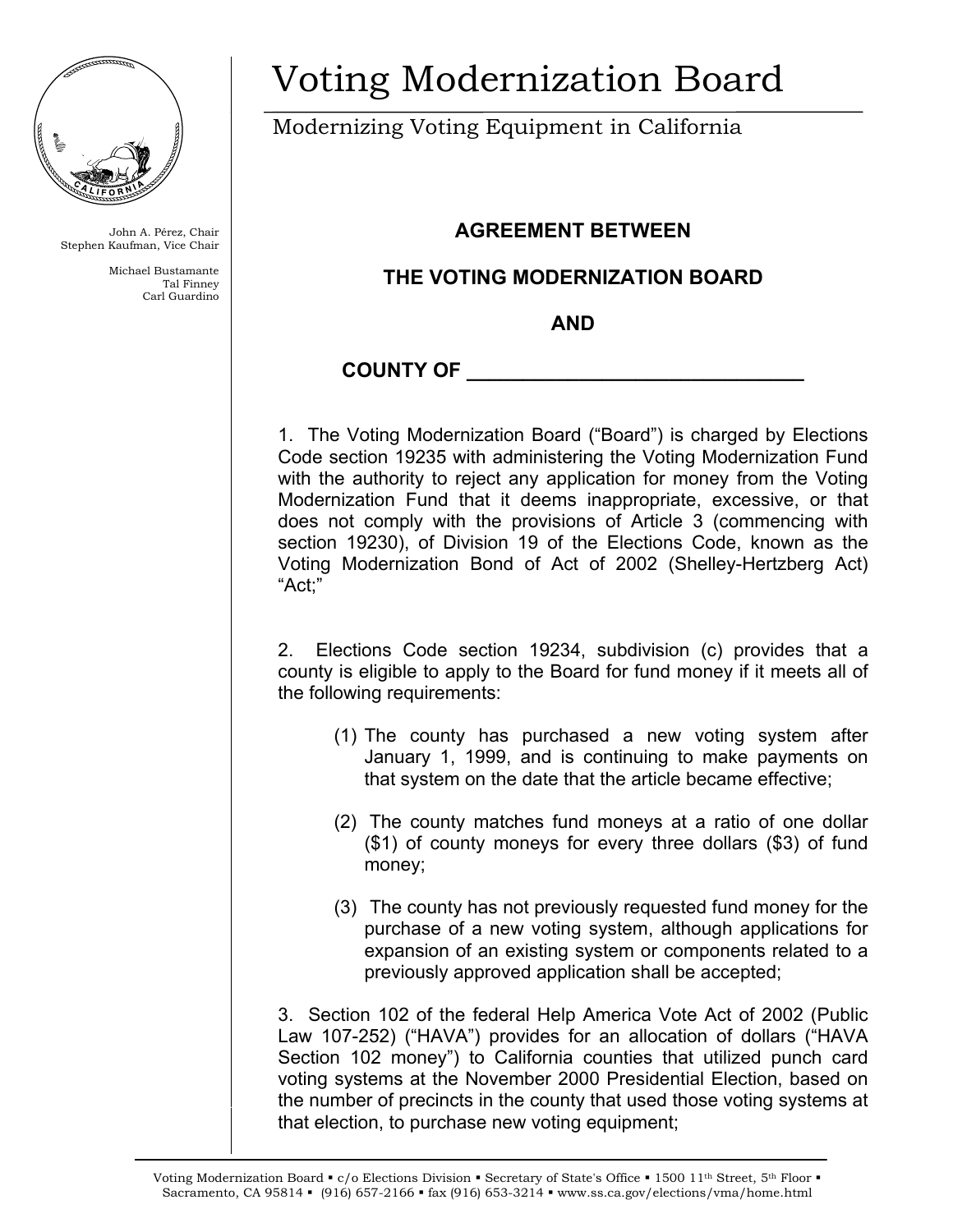4. After reviewing all pertinent documents, the California Secretary of State has determined that the County of **Example 2** ("County") is eligible to receive \$ The Contract of HAVA Section 102 money;

5. Furthermore, the Board has determined that a county's allocation of HAVA Section 102 money as determined by the Secretary of State may be used to match money received from the Voting Modernization Fund in compliance with Elections Code subdivision 19234(c)(2) even though the HAVA Section 102 money has not yet been received or expended by the county, provided that the county agrees in writing that any and all HAVA Section 102 money received shall, immediately upon receipt, be expended for the purchase of a voting system permissible by the Act, to the extent necessary to comply with the match provided for by Elections Code subdivision 19234(c)(2);

6. In consideration of the determination by the VMB that the County should be awarded money from the Voting Modernization Fund, as set forth in paragraph 5 herein, the County, by and through the undersigned, hereby agrees that:

- (a) Any HAVA Section 102 money received by the County shall be expended no later than 30 (thirty) days after the receipt of the money toward the purchase of a voting system for which funds have been awarded from the Voting Modernization Fund by the Board, to the extent necessary to comply with the match provided for by Election Code subdivision 19234(c)(2);
- (b) The County shall provide to the Board, no later than 30 (thirty) days after the expenditure of any HAVA Section 102 money expended as provided above, full documentation of the expenditure or expenditures, including invoices and other documentation, as specified by the Board;
- (c) If the HAVA Section 102 money received by the County is not expended as provided for as specified above, the County hereby agrees that it shall, within 60 (sixty) days of receiving the HAVA Section 102 money, return to the Board or not accept from the Board, that portion of its award of money from the Voting Modernization Fund for which there has not been compliance with the match requirements of Elections Code subdivision 19234(c)(2), as set forth in this agreement;
- (d) Prior to the actual release to the County of money from the Voting Modernization Fund, the County shall submit to the Board a duly adopted resolution of the County's Board of Supervisors certifying that the County will comply with the conditions set forth in paragraphs 6(a) through 6(c), inclusive, of this agreement.